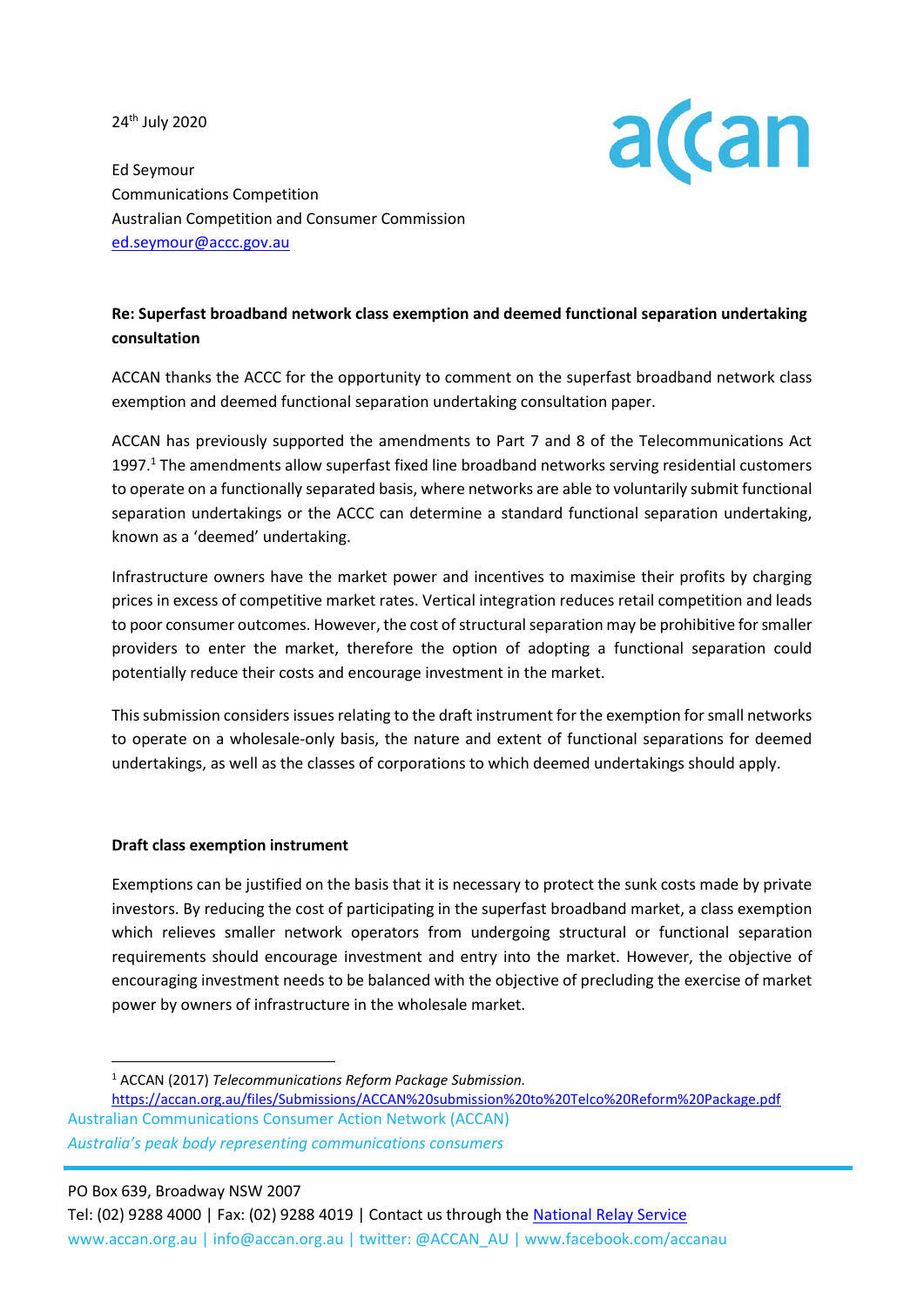Consumers on networks subject to exemptions often receive a service which is inferior to those available on the open retail market via the NBN. For example, we frequently receive calls from consumers on Telstra's Velocity network regarding a lack of retail choice and poor service, a selection of these case studies can be found in the appendix. Furthermore, the Department of Infrastructure, Transport, Regional Development and Communications received over 40 submissions from residential and small business consumers on Telstra's exemption extension requests.<sup>2</sup> The submissions show that many of the consumers are not satisfied with the price and performance of the service. Considering the poor customer outcomes which have materialised when network operators have been allowed to operate on a wholesale and retail level, ACCAN recommends caution when granting exemptions.

# *Class of persons*

The draft instrument defines the class of persons by the number of residential customers to whom a person or group of associated persons is supplying fixed line carriage services to. Currently the maximum threshold is 2,000 services and may be increased to 12,000 residential fixed line customers by ministerial determination.

A maximum threshold of 2,000 appears to be appropriate, although we are unable to say whether this will provide enough incentive for new operators to enter the market. Nevertheless, ACCAN believes the ACCC should not allow for an automatic extension of the 2,000 services to any maximum threshold of fixed line carriage services. We consider it more appropriate that the ACCC make an assessment on a case by case basis for network operators seeking to extend beyond 2,000 services, due to the fact that consumer outcomes will largely depend on where the exemption will be granted. An assessment should consider whether an area is already being served by another network operator and the characteristics of the location.

If a new operator decided to overbuild a pre-existing network, the new operator would have to provide a cheaper and/or higher quality service to attract consumers from the incumbent. Thus, as long as consumers have the option of an alternative wholesaler, we would expect consumers to benefit from the increased levels of competition. In this instance, we welcome the exemption as it will encourage network operators to invest and compete.

ACCAN has concerns regarding a network operator being encouraged to enter the market by being granted an exemption in an area where it will become the monopoly, for example a new development. Where a network operator has been named the Statutory Infrastructure Provider (SIP) for that area and is exempt from operating on a wholesale-only basis, the network operator will be able to exercise its monopoly power and charge uncompetitive prices.

ACCAN understands that the services mentioned in the exemption instrument are covered by the Local Bitstream Access Service (LBAS) and Superfast Bitstream Access Service (SBAS) declarations. However, there is an exemption to the standard access obligations(SAOs) for SBAS providers supplying

<sup>2</sup> Department of Infrastructure, Transport, Regional Development and Communications (2020) *Have Your Say – List of public submissions*. [https://www.communications.gov.au/have-your-say/consultation-telstra-request](https://www.communications.gov.au/have-your-say/consultation-telstra-request-extensions-ministerial-exemptions-its-south-brisbane-and-velocity)[extensions-ministerial-exemptions-its-south-brisbane-and-velocity](https://www.communications.gov.au/have-your-say/consultation-telstra-request-extensions-ministerial-exemptions-its-south-brisbane-and-velocity)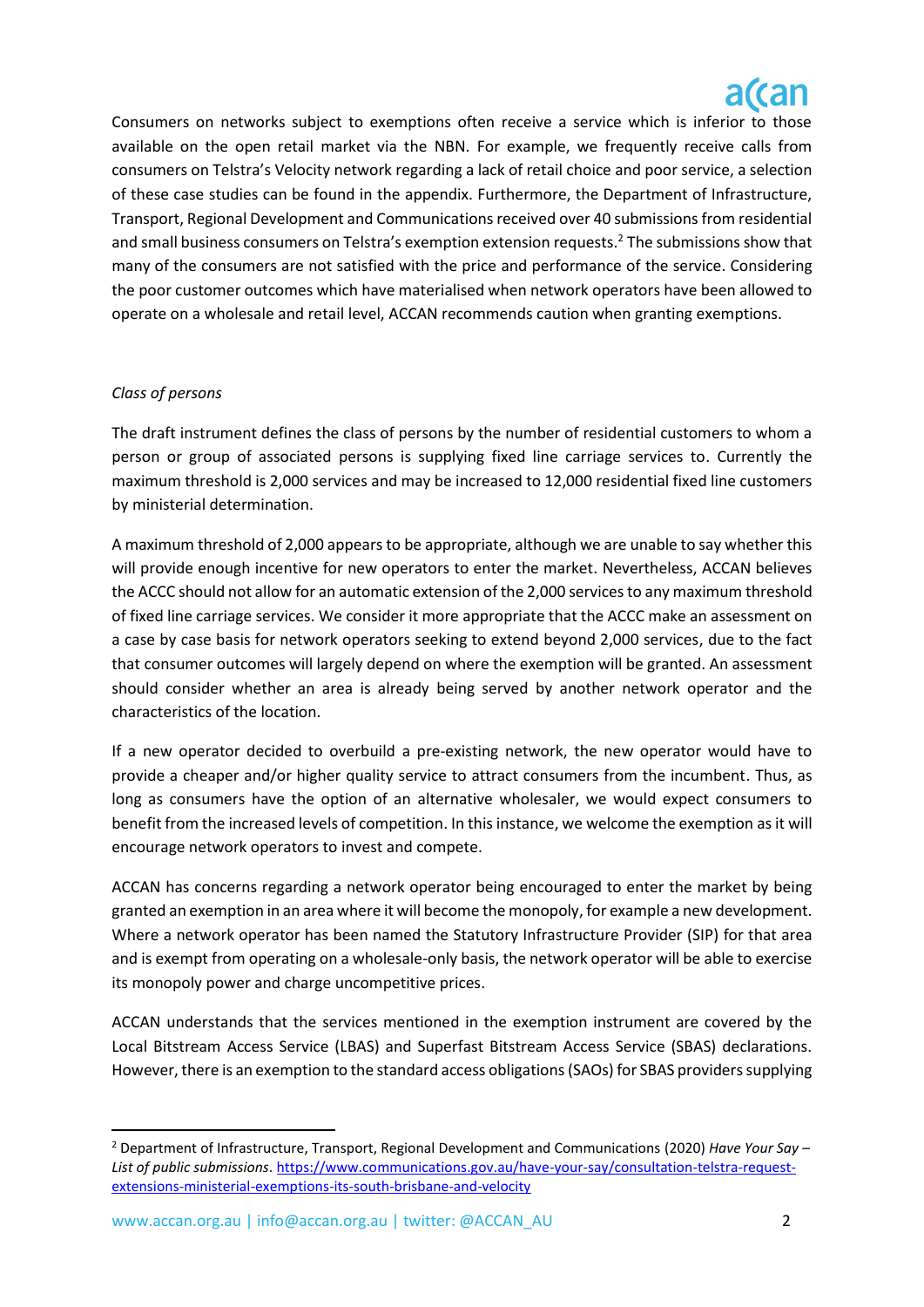

up to 12,000 end users under the current SBAS final access determination (FAD).<sup>3</sup> Thus we have concerns over the lack of price regulation on smaller networks that may permit network operators to supply services at monopolistic prices.

It is for this reason that the characteristics of a location also need to be considered when granting exemptions beyond 2,000 services. Given that superfast broadband providers supplying up to 12,000 end users are not subject to the regulated SBAS prices, the ACCC should be acutely aware of the characteristics of the location where an exemption is to be granted. For example, if the exemption is granted in an area characterised by households on lower incomes, consumers in the area may be less able to absorb high costs of telecommunications. For consumers on limited incomes, the burden of monopoly or non-competitive prices is inequitable and unnecessary.

## *Additional considerations and limitations*

ACCAN considers it appropriate that the network operators provide the ACCC with network expansion plans. This will assist the ACCC in assessing whether the exemption will promote the long-term interest of end users (LTIE).

ACCAN's main concern regarding the exemption is that there is genuine non-discrimination in the supply of the wholesale service. ACCAN considers it important that compliance reporting be carried out for network operators who are exempt from supplying wholesale-only. The compliance reporting should be timely and include proof that services have been supplied on a non-discriminatory basis, regarding price and non-price terms. Where this has not been achieved, a network operator should provide justification of why it hasn't occurred, and what they intend to do to remedy the discrimination.

It is important that the compliance report include details of the quality of service supplied. This would assist in overcoming the potential for a wholesaler to favour its own retail customers by providing a higher quality service, for example by achieving quicker repairs or lower percentage of missed appointments compared to what they would provide to the alternative retailer.

Despite non-discriminatory rules, network operators can create additional barriers to retailers from accessing their services. For example, creating operational systems which are prohibitively complex and expensive for other retailers to engage with. Due to continuing concerns over a lack of retailer choice on vertically integrated networks, ACCAN urges caution when granting exemptions above the 2,000-maximum threshold.

## **Nature and extent of functional separations provisions for deemed undertakings**

ACCAN is supportive of the proposal for corporations to choose to be bound by the terms of the determination via a deemed undertaking. This will reduce compliance costs for smaller providers. Furthermore, ACCAN is supportive of the suggested nature of the functional separations and would

<sup>3</sup> Australian Competition and Consumer Commission (20170) *Superfast Broadband Access Service and Local Bitstream Access Service Final Access Determination join inquiry. Final decision report.*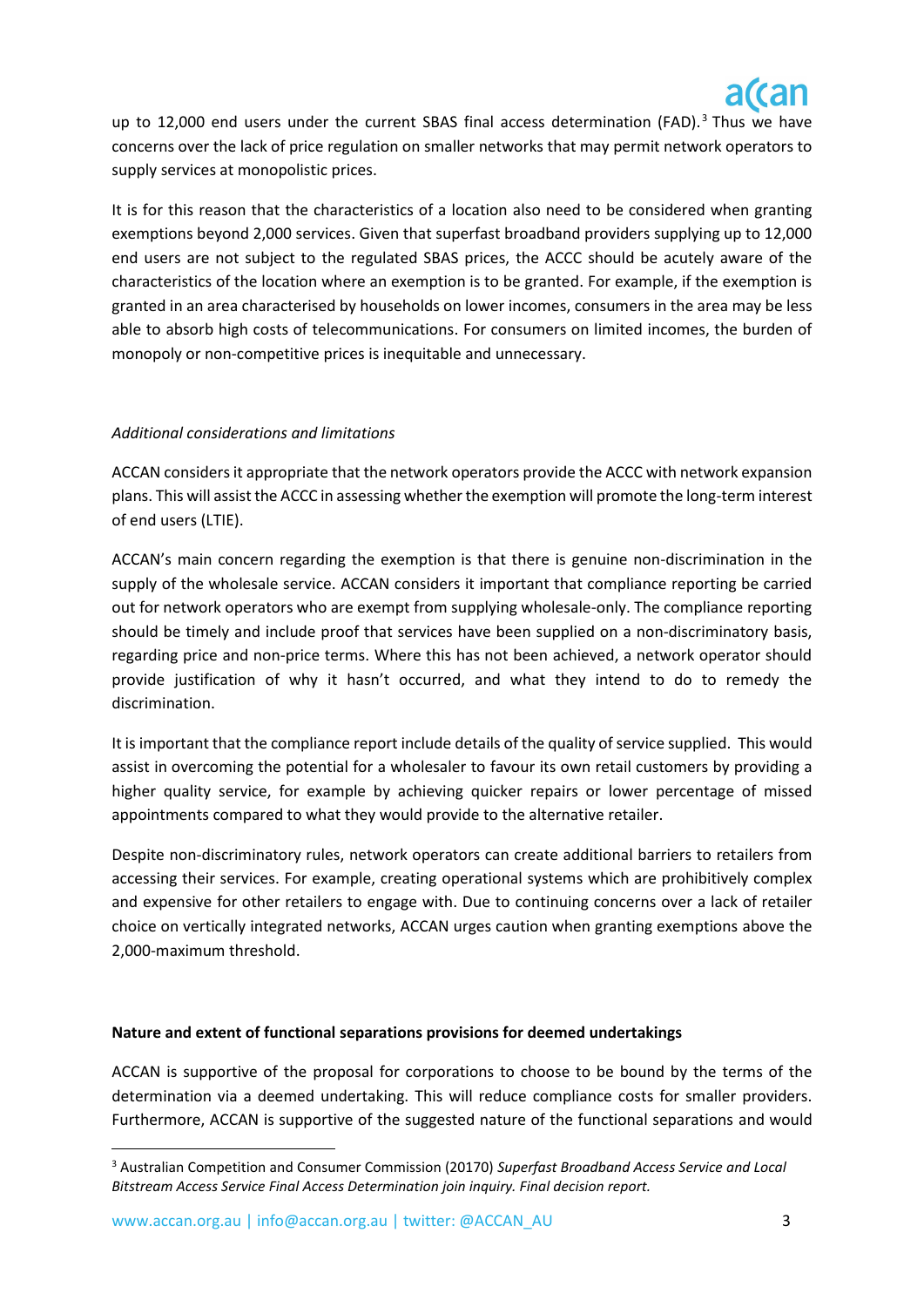

hope to see all the provisions mentioned in the consultation paper being treated as fundamental provisions. Additionally, we support the ACCC's preference that wholesale and retail business units operate physically separate IT systems and applications and recommend this be included in the legislation.

ACCAN notes that there may continue to be incentives for employees of a network operator to favour its own retailer over alternative retailers due to employee share schemes. For this reason, it is necessary that non-discriminatory compliance reporting be put in place.

# **Classes of corporations to which deemed undertakings should apply**

We believe the ACCC should make a single deemed undertaking that should apply to corporations. This would also contribute to establishing a more level playing field and creating simplicity. We currently do not see any benefit from specifying different classes to which different deemed undertakings should apply. The focus should be on the LTIE, which we believe can be achieved with a single deemed undertaking rather than multiple.

If you have any questions regarding this submission, please do not hesitate to contact me.

Sincerely,

Megan Ward

Economic Adviser